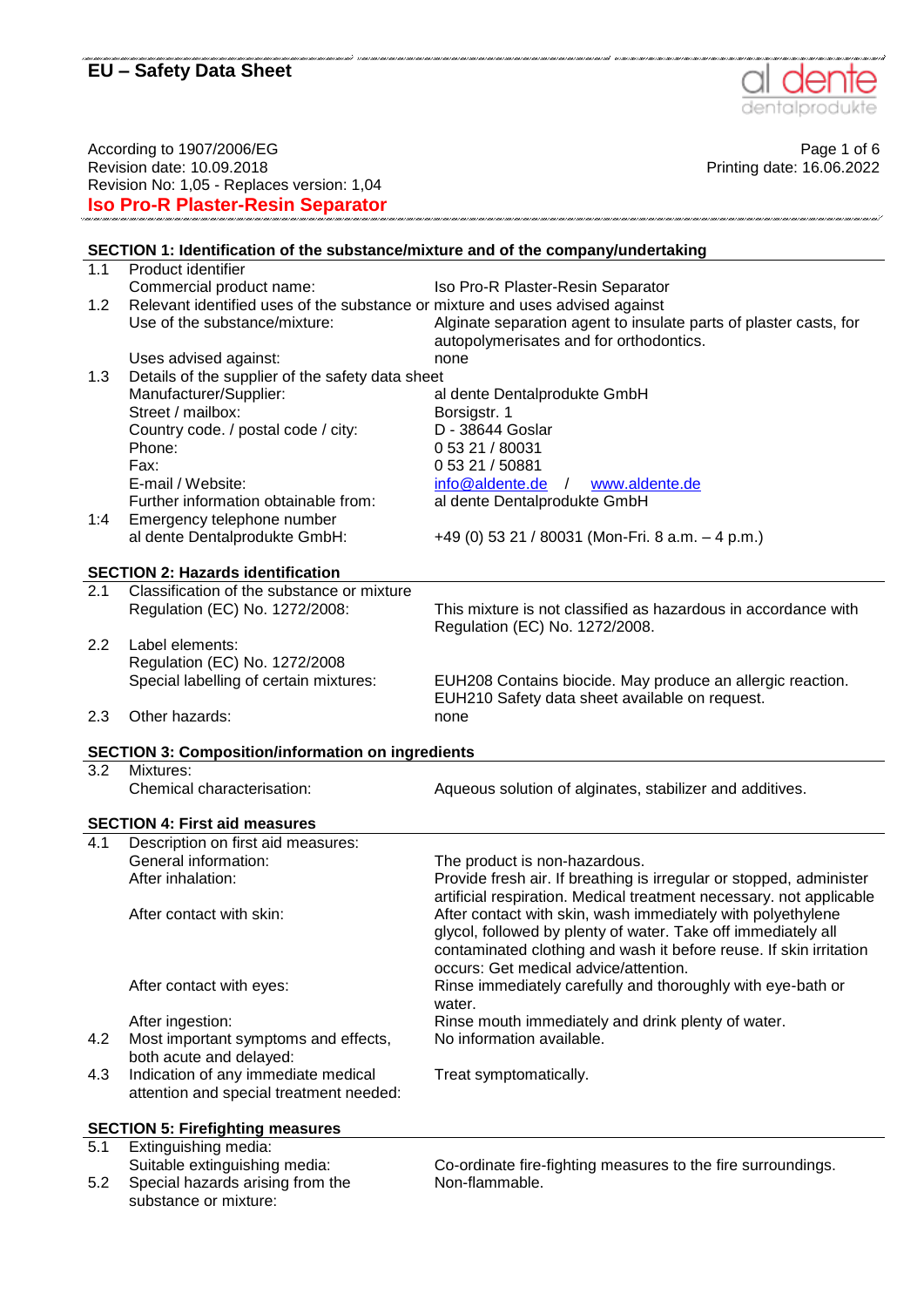

.<br>A contra no contra no contra no contra no contra no contra no contra

| According to 1907/2006/EG<br>Revision date: 10.09.2018<br>Revision No: 1,05 - Replaces version: 1,04<br><b>Iso Pro-R Plaster-Resin Separator</b> |                                                               | Page 2 of 6<br>Printing date: 16.06.2022                                                                                                                                                                                                                                                     |
|--------------------------------------------------------------------------------------------------------------------------------------------------|---------------------------------------------------------------|----------------------------------------------------------------------------------------------------------------------------------------------------------------------------------------------------------------------------------------------------------------------------------------------|
|                                                                                                                                                  |                                                               |                                                                                                                                                                                                                                                                                              |
| 5.3<br>Advice for firefighters:<br>Additional information:                                                                                       |                                                               | In case of fire: Wear self-contained breathing apparatus.<br>Collect contaminated fire extinguishing water separately. Do not<br>allow entering drains or surface water.                                                                                                                     |
|                                                                                                                                                  | <b>SECTION 6: Accidental release measures</b>                 |                                                                                                                                                                                                                                                                                              |
| 6.1                                                                                                                                              | Personal precautions, protective                              | Use personal protection equipment.                                                                                                                                                                                                                                                           |
|                                                                                                                                                  | equipment and emergency procedures:                           |                                                                                                                                                                                                                                                                                              |
| Environmental precautions:<br>6.2                                                                                                                |                                                               | Do not allow to enter into surface water or drains.                                                                                                                                                                                                                                          |
| 6.3                                                                                                                                              | Methods and material for containment and                      | Absorb with liquid-binding material (e.g. sand, diatomaceous                                                                                                                                                                                                                                 |
| cleaning up:<br>Reference to other sections:<br>6.4                                                                                              |                                                               | earth, acid- or universal binding agents). Treat the recovered<br>material as prescribed in the section on waste disposal.<br>See Section 7 for information on safe handling.<br>See Section 8 for information on personal protection equipment.<br>See Section 13 for disposal information. |
| <b>SECTION 7: Handling and storage</b>                                                                                                           |                                                               |                                                                                                                                                                                                                                                                                              |
| $\overline{7.1}$<br>Precautions for safe handling:                                                                                               |                                                               |                                                                                                                                                                                                                                                                                              |
| Advice on safe handling:                                                                                                                         |                                                               | No special measures are necessary.                                                                                                                                                                                                                                                           |
|                                                                                                                                                  | Advice on protection against fire and                         | No special fire protection measures are necessary.                                                                                                                                                                                                                                           |
| explosion:                                                                                                                                       |                                                               |                                                                                                                                                                                                                                                                                              |
| 7.2                                                                                                                                              | Conditions for safe storage, including any incompatibilities: |                                                                                                                                                                                                                                                                                              |
| vessels:                                                                                                                                         | Requirements for storage rooms and                            | Keep container tightly closed.                                                                                                                                                                                                                                                               |
|                                                                                                                                                  | Advice on storage compatibility:                              | No special measures are necessary.                                                                                                                                                                                                                                                           |
| 7.3<br>Specific end use(s):                                                                                                                      |                                                               | Alginate separation agent to insulate parts of plaster casts, for<br>autopolymerisates and for orthodontics.                                                                                                                                                                                 |
| <b>SECTION 8: Exposure controls/personal protection</b>                                                                                          |                                                               |                                                                                                                                                                                                                                                                                              |
|                                                                                                                                                  |                                                               |                                                                                                                                                                                                                                                                                              |
|                                                                                                                                                  |                                                               |                                                                                                                                                                                                                                                                                              |
| 8.1<br>Control parameters                                                                                                                        |                                                               |                                                                                                                                                                                                                                                                                              |
| 8.2                                                                                                                                              | Additional advice on limit values:                            | To date, no national critical limit values exist.                                                                                                                                                                                                                                            |
| Exposure controls:                                                                                                                               | Protective and hygiene measures:                              | Take off contaminated clothing. Wash hands before breaks and                                                                                                                                                                                                                                 |
|                                                                                                                                                  |                                                               | after work. When using do not eat or drink.                                                                                                                                                                                                                                                  |
| Eye/face protection:                                                                                                                             |                                                               | Wear eye protection/face protection.                                                                                                                                                                                                                                                         |
| Hand protection::                                                                                                                                |                                                               | When handling with chemical substances, protective gloves                                                                                                                                                                                                                                    |
|                                                                                                                                                  |                                                               | must be worn with the CE-label including the four control digits.                                                                                                                                                                                                                            |
|                                                                                                                                                  |                                                               | The quality of the protective gloves resistant to chemicals must                                                                                                                                                                                                                             |
|                                                                                                                                                  |                                                               | be chosen as a function of the specific working place                                                                                                                                                                                                                                        |
|                                                                                                                                                  |                                                               | concentration and quantity of hazardous substances. For special                                                                                                                                                                                                                              |
|                                                                                                                                                  |                                                               | purposes, it is recommended to check the resistance to                                                                                                                                                                                                                                       |
|                                                                                                                                                  |                                                               | chemicals of the protective gloves mentioned above together                                                                                                                                                                                                                                  |
|                                                                                                                                                  |                                                               | with the supplier of these gloves.                                                                                                                                                                                                                                                           |
| Skin protection:                                                                                                                                 |                                                               | Wear suitable protective clothing.                                                                                                                                                                                                                                                           |
| Respiratory protection:                                                                                                                          |                                                               | In case of inadequate ventilation wear respiratory protection.                                                                                                                                                                                                                               |
|                                                                                                                                                  | <b>SECTION 9: Physical and chemical properties</b>            |                                                                                                                                                                                                                                                                                              |
| 9.1                                                                                                                                              | Information on basic physical and                             |                                                                                                                                                                                                                                                                                              |
| chemical properties:                                                                                                                             |                                                               |                                                                                                                                                                                                                                                                                              |
| <b>Physical state:</b>                                                                                                                           |                                                               | liquid                                                                                                                                                                                                                                                                                       |
| <b>Colour:</b>                                                                                                                                   |                                                               | yellowish brown                                                                                                                                                                                                                                                                              |
| Odour:                                                                                                                                           |                                                               | inherent smell                                                                                                                                                                                                                                                                               |
| <b>Test method</b><br>pH-Value (at 20 °C):                                                                                                       |                                                               | 5                                                                                                                                                                                                                                                                                            |

.<br>1997 - John J. John J. John J. John J. John J. John J. John J. John J. John J. John J. John J.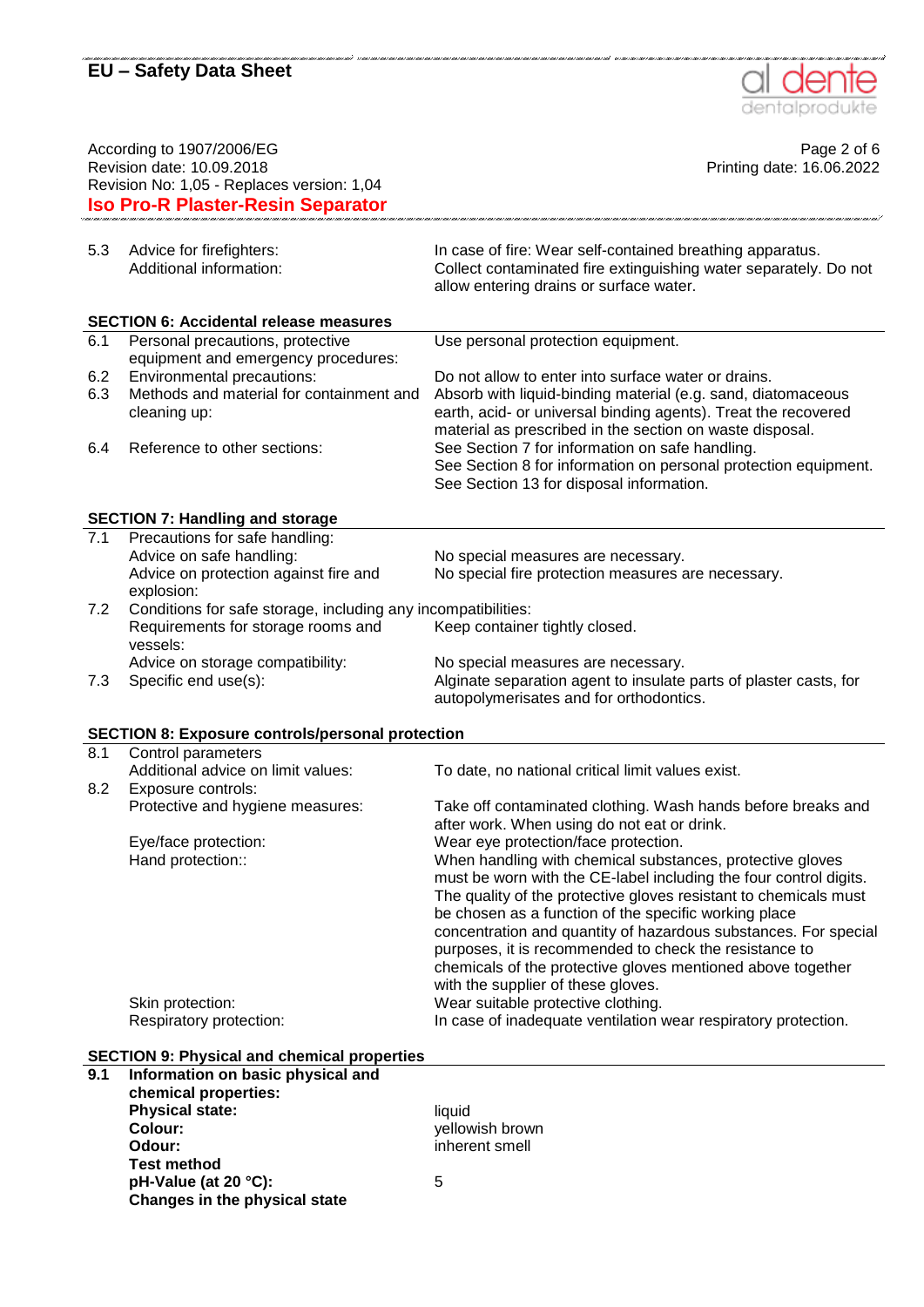

According to 1907/2006/EG Page 3 of 6<br>Revision date: 10.09.2018 Printing date: 10.09.2018 Revision date:  $10.09.2018$ Revision No: 1,05 - Replaces version: 1,04 **Iso Pro-R Plaster-Resin Separator**

|     | <b>Melting point:</b>                    | not determined                                                            |
|-----|------------------------------------------|---------------------------------------------------------------------------|
|     | Initial boiling point and boiling range: | 100 °C                                                                    |
|     | Flash point:                             | >100 °C                                                                   |
|     | Flammability                             |                                                                           |
|     | Solid:                                   | not applicable                                                            |
|     | Gas:                                     | not applicable                                                            |
|     | <b>Lower explosion limits:</b>           | not determined                                                            |
|     | <b>Upper explosion limits:</b>           | not determined                                                            |
|     | <b>Auto-ignition temperature</b>         |                                                                           |
|     | Solid:                                   | not applicable                                                            |
|     | Gas:                                     | not applicable                                                            |
|     | <b>Decomposition temperature:</b>        | not determined                                                            |
|     | <b>Oxidizing properties:</b>             | Not oxidising.                                                            |
|     | Vapour pressure:                         | 17 hPa                                                                    |
|     | (at 20 $°C$ )                            |                                                                           |
|     | Density (at 20 °C):                      | $1,01$ g/cm <sup>3</sup>                                                  |
|     | <b>Water solubility:</b>                 | easily soluble                                                            |
|     | Solubility in other solvents:            | not determined                                                            |
|     | <b>Partition coefficient:</b>            | not determined                                                            |
|     | Flow time:                               | Data not available.                                                       |
|     | Vapour density:                          | not determined                                                            |
|     | <b>Evaporation rate:</b>                 | not determined                                                            |
| 9.2 | <b>Other information</b>                 |                                                                           |
|     | <b>Solid content:</b>                    | not determined                                                            |
|     |                                          |                                                                           |
| 10. | <b>Stability and Reactivity:</b>         |                                                                           |
|     | 10.1 Reactivity                          | No hazardous reaction when handled and stored according to<br>provisions. |
|     | 10.2 Chemical stability                  | The product is stable under storage at normal ambient<br>temperatures.    |
|     | 10.3 Possibility of hazardous reactions  | not applicable                                                            |
|     | 10.4 Conditions to avoid                 | none                                                                      |
|     | 10.5 Incompatible materials              | No information available.                                                 |
|     | 10.6 Hazardous decomposition products    | Gases/vapours, toxic.                                                     |
| 11. | <b>Toxicological Information:</b>        |                                                                           |

**11.1 Information on toxicological effects**

Acute toxicity: **Based on available data, the classification criteria are not met.** 

#### **ATEmix tested**

|                                    | <b>Dose</b> | <b>Species</b> | <b>Source</b>                                                     |
|------------------------------------|-------------|----------------|-------------------------------------------------------------------|
| LD50, oral                         | 5000 mg/kg  | Rat            |                                                                   |
| <b>Irritation and corrosivity:</b> |             |                | Based on available data, the classification criteria are not met. |
| <b>Sensitising effects:</b>        |             |                | Based on available data, the classification criteria are not met. |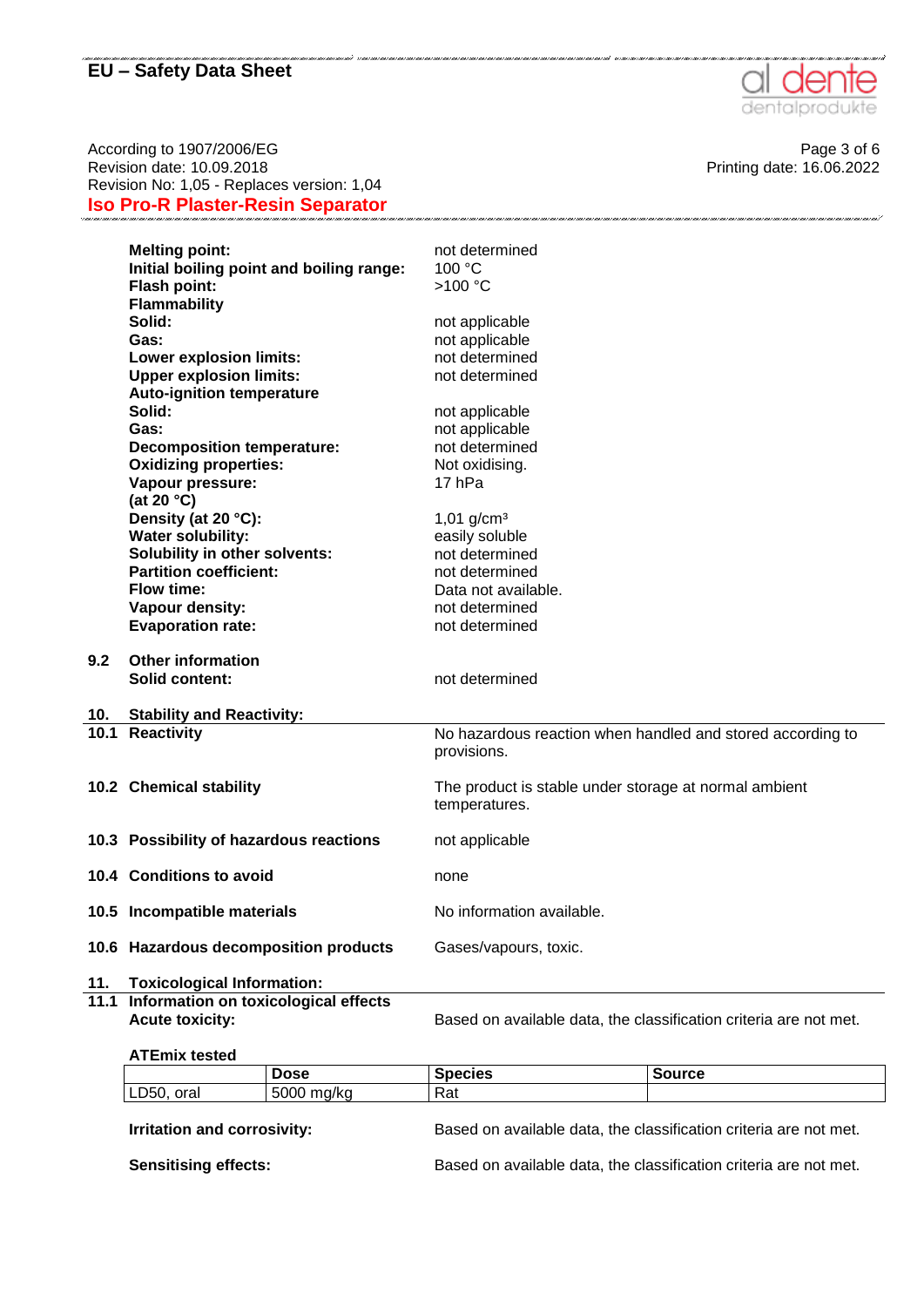

| According to 1907/2006/EG<br>Revision date: 10.09.2018<br>Revision No: 1,05 - Replaces version: 1,04<br><b>Iso Pro-R Plaster-Resin Separator</b> |                                                                         | Page 4 of 6<br>Printing date: 16.06.2022                                                                                                                                                                                    |
|--------------------------------------------------------------------------------------------------------------------------------------------------|-------------------------------------------------------------------------|-----------------------------------------------------------------------------------------------------------------------------------------------------------------------------------------------------------------------------|
|                                                                                                                                                  | Carcinogenic/mutagenic/toxic effects<br>for reproduction:               | Based on available data, the classification criteria are not met.                                                                                                                                                           |
|                                                                                                                                                  | <b>STOT-single exposure:</b>                                            | Based on available data, the classification criteria are not met.                                                                                                                                                           |
|                                                                                                                                                  | <b>STOT-repeated exposure:</b>                                          | Based on available data, the classification criteria are not met.                                                                                                                                                           |
|                                                                                                                                                  | <b>Aspiration hazard:</b>                                               | Based on available data, the classification criteria are not met.                                                                                                                                                           |
|                                                                                                                                                  | <b>Additional information on tests:</b>                                 | The mixture is classified as not hazardous according to<br>regulation (EC) No 1272/2008 [CLP].                                                                                                                              |
| 12.                                                                                                                                              | <b>Ecological Information:</b>                                          |                                                                                                                                                                                                                             |
|                                                                                                                                                  | 12.1 Toxicity:                                                          | The product is not: Ecotoxic.                                                                                                                                                                                               |
|                                                                                                                                                  | 12.2 Persistence and degradability:                                     | The product has not been tested.                                                                                                                                                                                            |
|                                                                                                                                                  | 12.3 Bioaccumulative potential:                                         | The product has not been tested.                                                                                                                                                                                            |
|                                                                                                                                                  | 12.4 Mobility in soil:                                                  | The product has not been tested.                                                                                                                                                                                            |
|                                                                                                                                                  | 12.5 Results of PBT and vPvB assessment:                                | The product has not been tested.                                                                                                                                                                                            |
|                                                                                                                                                  | 12.6 Other adverse effects:                                             | No information available.                                                                                                                                                                                                   |
|                                                                                                                                                  | <b>Further information:</b>                                             | Avoid release to the environment.                                                                                                                                                                                           |
| 13.                                                                                                                                              | <b>Disposal considerations</b>                                          |                                                                                                                                                                                                                             |
|                                                                                                                                                  | 13.1 Waste treatment methods<br>Advice on disposal:                     | Do not allow to enter into surface water or drains. Dispose of<br>waste according to applicable legislation.                                                                                                                |
|                                                                                                                                                  | Waste disposal number of waste from residues/unused products<br>200201: | MUNICIPAL WASTES (HOUSEHOLD WASTE AND SIMILAR<br>COMMERCIAL, INDUSTRIAL AND INSTITUTIONAL WASTES)<br>INCLUDING SEPARATELY COLLECTED FRACTIONS; garden<br>and park wastes (including cemetery waste); biodegradable<br>waste |
|                                                                                                                                                  | Waste disposal number of used<br>product<br>200201:                     | MUNICIPAL WASTES (HOUSEHOLD WASTE AND SIMILAR<br>COMMERCIAL, INDUSTRIAL AND INSTITUTIONAL WASTES)<br>INCLUDING SEPARATELY COLLECTED FRACTIONS; garden<br>and park wastes (including cemetery waste); biodegradable<br>waste |
|                                                                                                                                                  | Waste disposal number of contaminated packaging<br>150102:              | WASTE PACKAGING; ABSORBENTS, WIPING CLOTHS,<br>FILTER MATERIALS AND PROTECTIVE CLOTHING NOT<br>OTHERWISE SPECIFIED; packaging (including separately<br>collected municipal packaging waste); plastic packaging              |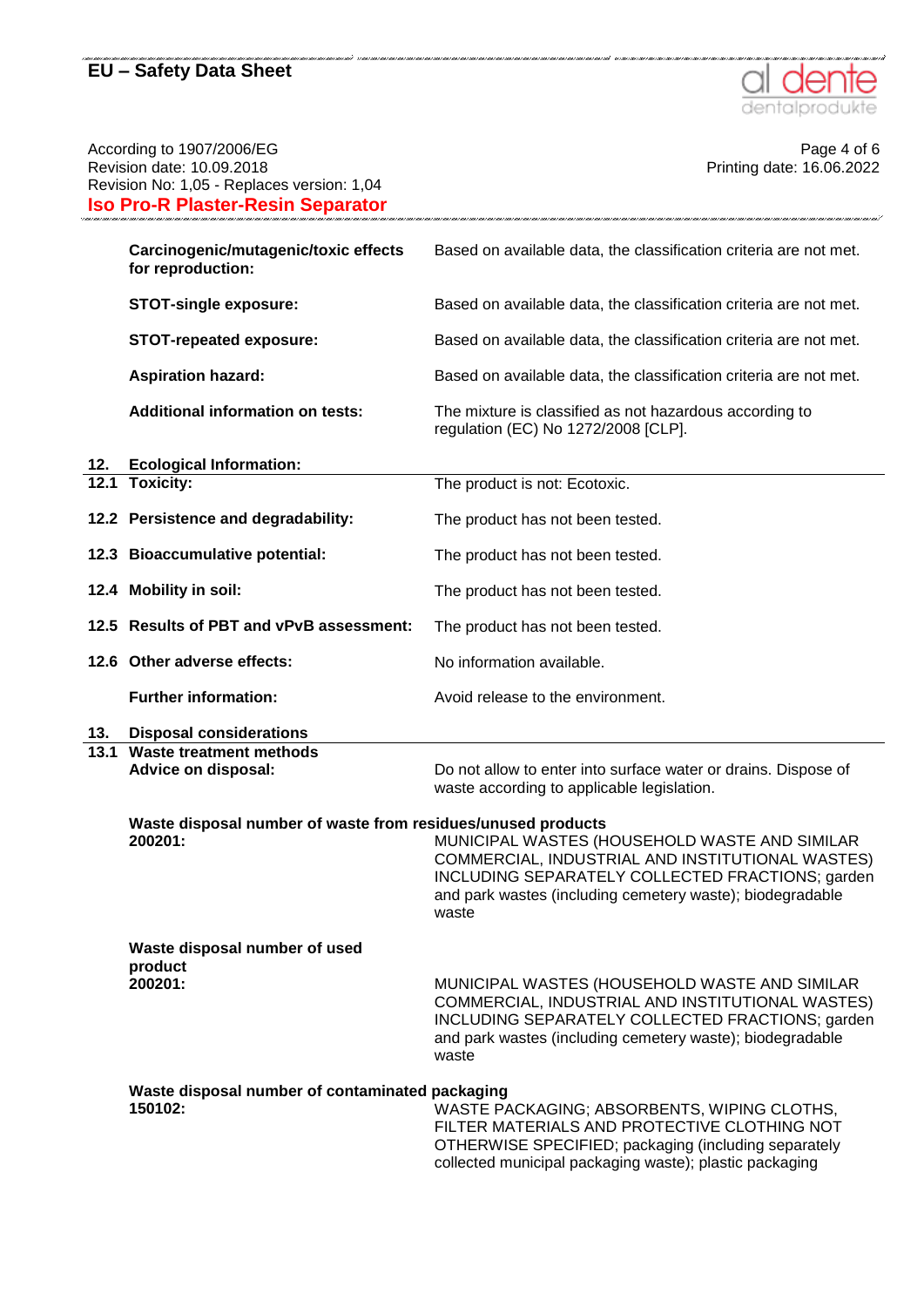

| According to 1907/2006/EG<br>Revision date: 10.09.2018<br>Revision No: 1,05 - Replaces version: 1,04<br><b>Iso Pro-R Plaster-Resin Separator</b> |                                                                                                                                                                                                                                                                                                                                                                                                                                                                                                                                                                                                                                               | Page 5 of 6<br>Printing date: 16.06.2022                                                            |  |
|--------------------------------------------------------------------------------------------------------------------------------------------------|-----------------------------------------------------------------------------------------------------------------------------------------------------------------------------------------------------------------------------------------------------------------------------------------------------------------------------------------------------------------------------------------------------------------------------------------------------------------------------------------------------------------------------------------------------------------------------------------------------------------------------------------------|-----------------------------------------------------------------------------------------------------|--|
|                                                                                                                                                  | <b>Contaminated packaging:</b>                                                                                                                                                                                                                                                                                                                                                                                                                                                                                                                                                                                                                | Wash with plenty of water. Completely emptied packages can be<br>recycled                           |  |
| 14.                                                                                                                                              | <b>Transport Information:</b>                                                                                                                                                                                                                                                                                                                                                                                                                                                                                                                                                                                                                 |                                                                                                     |  |
|                                                                                                                                                  | <b>Land transport (ADR/RID)</b>                                                                                                                                                                                                                                                                                                                                                                                                                                                                                                                                                                                                               |                                                                                                     |  |
|                                                                                                                                                  | 14.2 UN proper shipping name:                                                                                                                                                                                                                                                                                                                                                                                                                                                                                                                                                                                                                 | No dangerous good                                                                                   |  |
|                                                                                                                                                  | Inland waterways transport (ADN)<br>14.2 UN proper shipping name:                                                                                                                                                                                                                                                                                                                                                                                                                                                                                                                                                                             | No dangerous good                                                                                   |  |
|                                                                                                                                                  | 14.6 Special precautions for user:                                                                                                                                                                                                                                                                                                                                                                                                                                                                                                                                                                                                            | No information available.                                                                           |  |
|                                                                                                                                                  | 14.7 Transport in bulk according to Annex II not applicable<br>of Marpol and the IBC Code:                                                                                                                                                                                                                                                                                                                                                                                                                                                                                                                                                    |                                                                                                     |  |
| 15.                                                                                                                                              | <b>Regulatory Information:</b>                                                                                                                                                                                                                                                                                                                                                                                                                                                                                                                                                                                                                |                                                                                                     |  |
|                                                                                                                                                  |                                                                                                                                                                                                                                                                                                                                                                                                                                                                                                                                                                                                                                               | 15.1 Safety, health and environmental regulations/legislation specific for the substance or mixture |  |
|                                                                                                                                                  | <b>EU regulatory information</b><br>2010/75/EU (VOC):                                                                                                                                                                                                                                                                                                                                                                                                                                                                                                                                                                                         | $0,24\%$ (2,426 g/l)                                                                                |  |
|                                                                                                                                                  | 2004/42/EC (VOC):                                                                                                                                                                                                                                                                                                                                                                                                                                                                                                                                                                                                                             | $0,24\%$ (2,426 g/l)                                                                                |  |
|                                                                                                                                                  | Information according to 2012/18/EU<br>(SEVESO III):                                                                                                                                                                                                                                                                                                                                                                                                                                                                                                                                                                                          | Not subject to 2012/18/EU (SEVESO III)                                                              |  |
|                                                                                                                                                  | <b>National regulatory information</b><br>Water contaminating class (D):                                                                                                                                                                                                                                                                                                                                                                                                                                                                                                                                                                      | 1 - slightly water contaminating                                                                    |  |
|                                                                                                                                                  | <b>Skin resorption/Sensitization:</b>                                                                                                                                                                                                                                                                                                                                                                                                                                                                                                                                                                                                         | Causes allergic hypersensitivity reactions.                                                         |  |
|                                                                                                                                                  | 15.2 Chemical safety assessment:                                                                                                                                                                                                                                                                                                                                                                                                                                                                                                                                                                                                              | Chemical safety assessments for substances in this mixture<br>were not carried out.                 |  |
| 16.                                                                                                                                              | <b>Other Information:</b>                                                                                                                                                                                                                                                                                                                                                                                                                                                                                                                                                                                                                     |                                                                                                     |  |
|                                                                                                                                                  | <b>Changes</b><br>This data sheet contains changes from<br>the previous version in section(s):                                                                                                                                                                                                                                                                                                                                                                                                                                                                                                                                                | 1, 2, 3, 4, 5, 6, 7, 8, 9, 11, 12, 13, 15, 16.                                                      |  |
|                                                                                                                                                  | <b>Abbreviations and acronyms</b><br>ADR: Accord européen sur le transport des marchandises dangereuses par Route<br>(European Agreement concerning the International Carriage of Dangerous Goods by Road)<br>IMDG: International Maritime Code for Dangerous Goods<br>IATA: International Air Transport Association<br>GHS: Globally Harmonized System of Classification and Labelling of Chemicals<br>EINECS: European Inventory of Existing Commercial Chemical Substances<br>ELINCS: European List of Notified Chemical Substances<br><b>CAS: Chemical Abstracts Service</b><br>LC50: Lethal concentration, 50%<br>LD50: Lethal dose, 50% |                                                                                                     |  |
|                                                                                                                                                  | <b>Relevant H and EUH statements</b><br>(number and full text)<br><b>EUH208</b><br><b>EUH210</b><br>Safety data sheet available on request.                                                                                                                                                                                                                                                                                                                                                                                                                                                                                                   | Contains biocide. May produce an allergic reaction.                                                 |  |